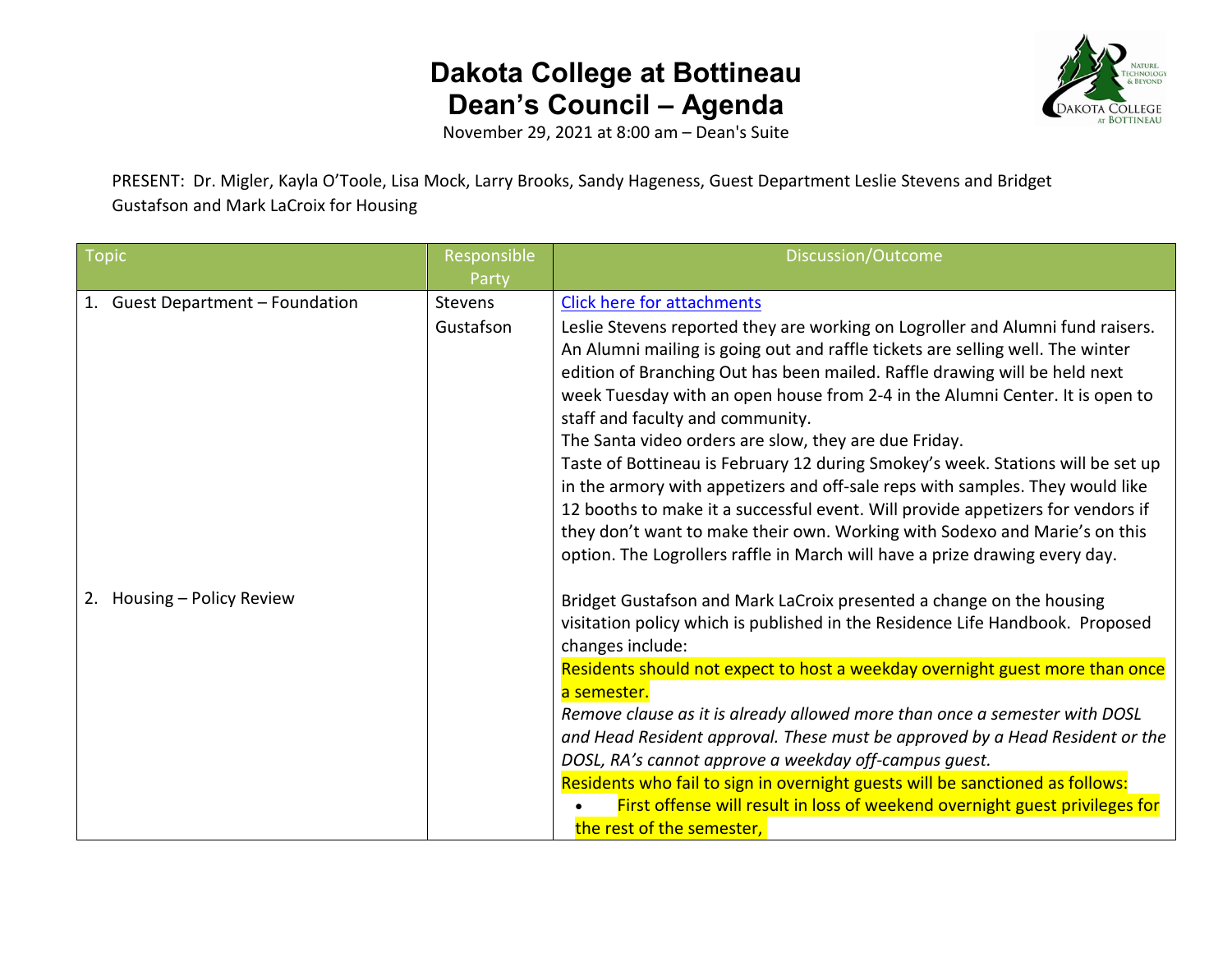

| Second offense will result in the loss of all guest privileges for the rest of       |
|--------------------------------------------------------------------------------------|
| the semester. Students with a second offense may not have guests at any              |
| time.                                                                                |
| Currently this is not enforced as written: Change to: First offense written up by    |
| security may result in a \$25 visitation fine, second offense may result in loss of  |
| weekend overnight guest privileges for the rest of the semester. Third               |
| offense may result in the loss of all guest privileges for the rest of the           |
| semester. Students with a second offense may not have guests at any time.            |
| <b>Add Clause:</b>                                                                   |
| <b>Overnight Visitation Policy for Students Living on Campus</b>                     |
| Students who live in campus housing are allowed to have other on campus              |
| residents as overnight guests in their respective rooms any night during the         |
| week, not to exceed three nights per week Sunday through Saturday. Resident          |
| with roommates must mutually agree on any overnight guest.                           |
| Guests must be let in by the resident and escorted at all times, and residents       |
| are fully responsible for their guests. Residents may not have more than one         |
| overnight guest at a time. Overnight guests must be signed in by the Resident        |
| Assistant, Head Resident or DOSL by 10pm on the night of visitation. Failure to      |
| sign in a guest by this time could result in a visitation fine, and/or suspension of |
| visitation privileges; as previously stated. On campus residents are expected to     |
| shower in their respective halls, and only use the guest bathrooms provided          |
| while visiting Gross or Mead Hall.                                                   |
|                                                                                      |
| It was clarified that on-campus guests would be signed in by 10pm. RA's send         |
| security the sign-in list by 10pm. RA's will be physically on duty in the lobby      |
| until 10pm.                                                                          |
| Questions addressed about security and RA's coverage in the lobby until 10pm         |
| each night.                                                                          |
| Dr. Migler asked for the council to review the request and it will be reviewed at    |
| next week's meeting. Housing would like to have in place for the spring              |
| semester.                                                                            |
|                                                                                      |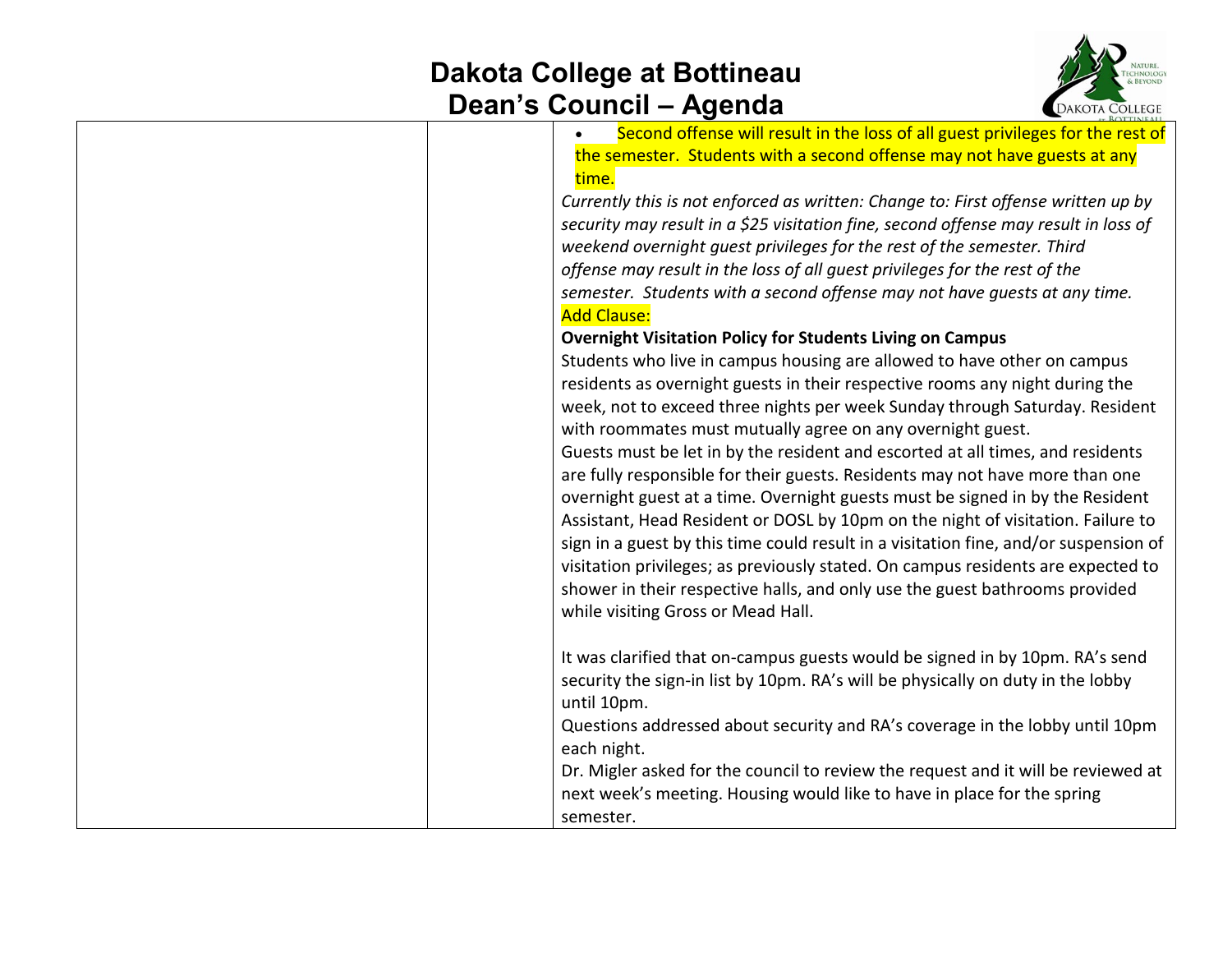

|                | 3. NDUS & Campus Updates                                                                 |               |                                                                                                                                                                                                                                                                                                                                                                                                                                                                                                                                                                                                                                                                                                                                                         |
|----------------|------------------------------------------------------------------------------------------|---------------|---------------------------------------------------------------------------------------------------------------------------------------------------------------------------------------------------------------------------------------------------------------------------------------------------------------------------------------------------------------------------------------------------------------------------------------------------------------------------------------------------------------------------------------------------------------------------------------------------------------------------------------------------------------------------------------------------------------------------------------------------------|
|                | a. Academic and Student Affairs                                                          | <b>Brooks</b> | Larry and Dr. Migler are working with representatives on strategic planning for<br>the dental hygiene program to be located in the Minot CTE Education Center.<br>NITC academic officers will meet with Jerry Rostad to see if this model can work<br>for Dakota Digital Academy.<br>University System invited Larry to participate in a vendor selection, demos will<br>be held this week. He will be in Minot on Friday for Paramedic advisory<br>committee meeting. He will be out for personal leave next Monday and<br>Tuesday.                                                                                                                                                                                                                    |
|                | b. Administrative Affairs / Business<br><b>Affairs</b>                                   | Mock          | Lisa is working with the state auditor for 2021 records. Most recently Lisa<br>provide an explanation to the auditor about payroll as there was a significant<br>increase from year 2020 to year 2021 of about \$400,000.<br>An RFP has been published through procurement site last week for printer<br>coverage.<br>Lis is helping Keith close grant documentation. Provided reporting on CARES<br>funding.<br>Judy Higgins submitted her resignation. She will be done December 15 <sup>th</sup> . Lisa<br>will review the position with Minot office to see how to proceed. Janeen will be<br>assisting the department with inventory documentation.                                                                                                |
| C <sub>1</sub> | <b>Distance Education</b><br>Council/Distance Ed and Academic<br><b>Support Services</b> | O'Toole       | Kayla reported the Last Chance advising event for students to sign up for spring<br>classes with advisors this week. Kelcee is pulling together a schedule from<br>coaches when the gym, cardio and weight rooms are busy so folks with a fitness<br>pass know when the areas are busier.<br>Lexi and Kayla will attend the NACEP accreditation, virtual sessions tomorrow.<br>Would like to put in application for accreditation with a new model. It would be<br>working with current faculty that only teach for the college and not teaching in<br>the high school. There are currently 70 dual credit students registered for<br>spring semester. The goal is to have 250 this spring.<br>Kayla held an interview with a potential HRM instructor. |